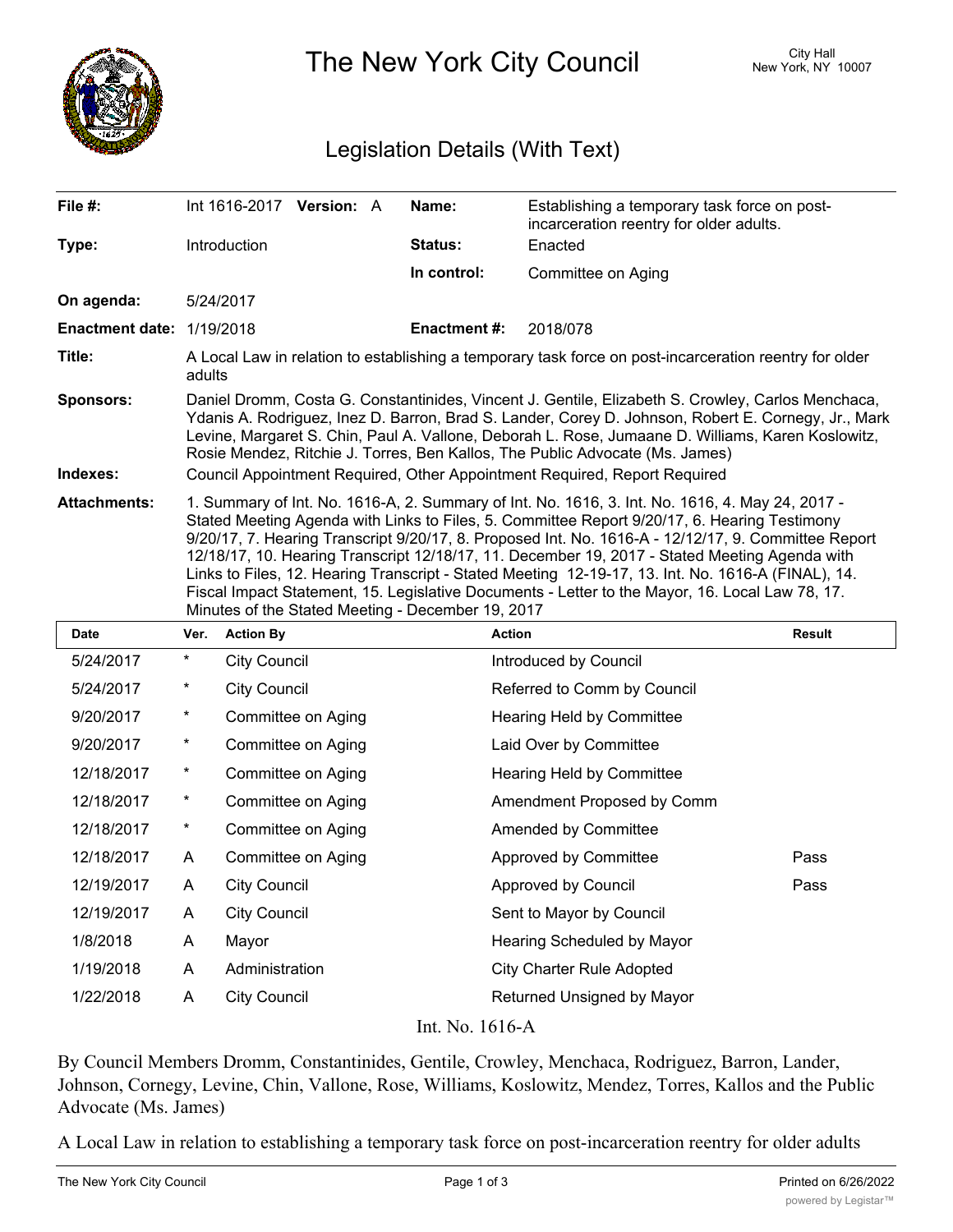## **File #:** Int 1616-2017, **Version:** A

Be it enacted by the Council as follows:

Section 1. Temporary task force on post-incarceration reentry for older adults.

a. The coordinator of criminal justice as defined in section 13 of the charter or such other person as the mayor may designate shall establish and implement a temporary task force to address issues related to the postincarceration reentry of older adults.

b. The task force shall consist of 12 members as follows:

1. Eight members shall be appointed by the mayor, chosen from individuals representing relevant city agencies, provider organizations and advocacy groups, and individuals representing impacted communities, provided that at least 3 members shall be formerly incarcerated individuals; and

2. Four members shall be appointed by the speaker of the council, chosen from individuals representing provider organizations and advocacy groups, individuals representing impacted communities, and academics with expertise in post-incarceration reentry for older adults.

3. In addition to these 12 members, the coordinator of criminal justice as defined in section 13 of the charter or such other person as may be designated by the mayor shall invite the state to designate a representative to be a member of the task force.

c. Membership on the task force shall not constitute the holding of a public office, and members of the task force shall not be required to take or file oaths of office before serving on the task force. All members of the task force shall serve without compensation.

d. The task force shall meet at least 4 times per year.

e. The task force shall issue recommendations to the coordinator of criminal justice as defined in section 13 of the charter or such other person as the mayor may designate and the coordinator or such other person shall issue an initial report to the mayor and council no later than 12 months after the final member of the task force is appointed. Such report shall, to the extent practicable, include but not be limited to the following information regarding the reentry of older adults from state prisons and local jails: